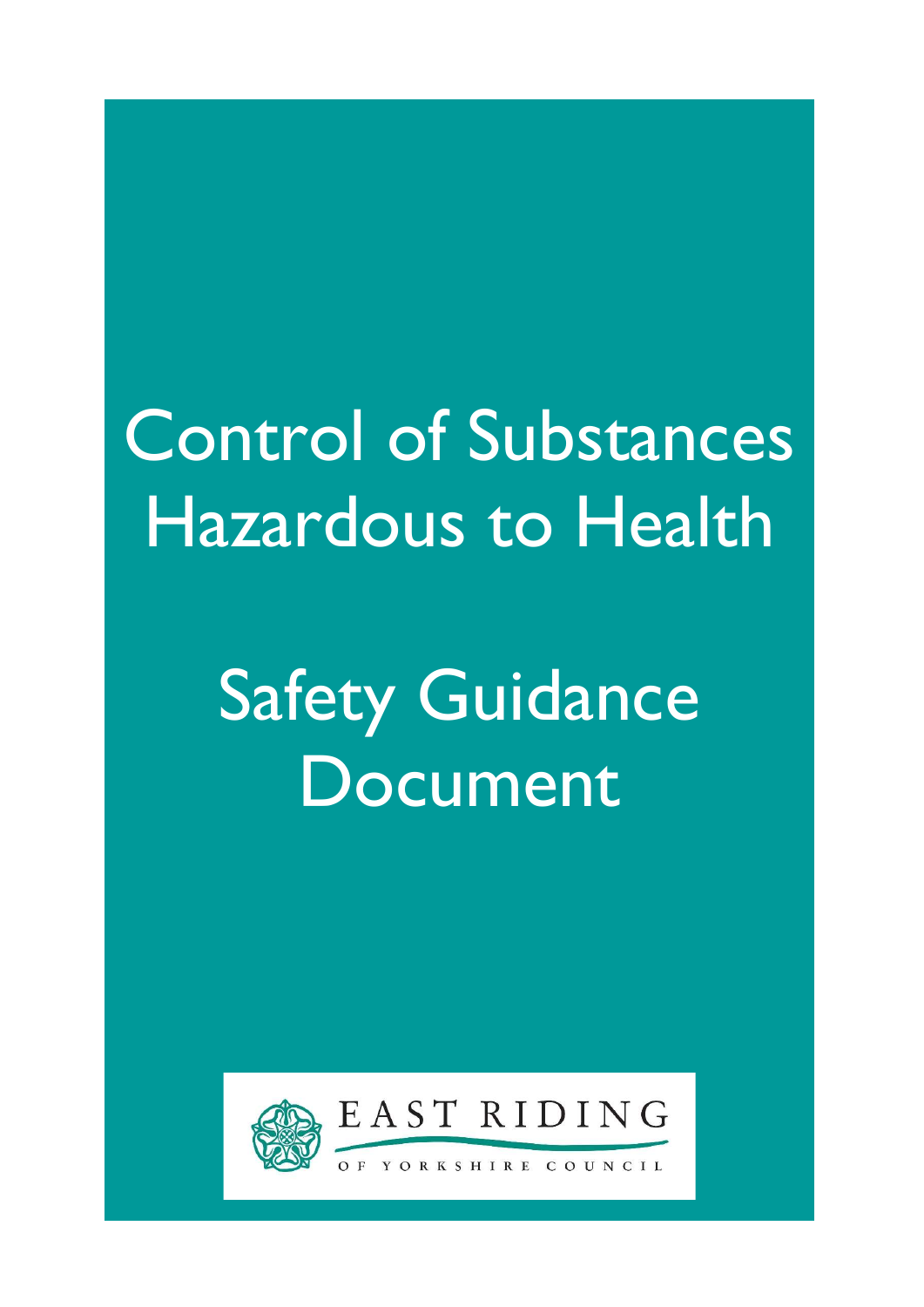| Lead Directorate and Service:  | Corporate Resources - Human Resources, Safety Services |
|--------------------------------|--------------------------------------------------------|
| <b>Effective Date:</b>         | 01.05.2019                                             |
| <b>Contact Officer/Number:</b> | Garry Smith - (01482) 391110                           |
| Approved By:                   | CMT 29.04.2019 Minute 18728                            |
|                                |                                                        |
|                                |                                                        |
|                                |                                                        |
|                                |                                                        |
|                                |                                                        |

| Issued:       | <b>Review Date:</b> | <b>Comments:</b>                          |
|---------------|---------------------|-------------------------------------------|
| May 2012      | May 2014            | Reviewed to reflect change from Sypol     |
|               |                     | <b>COSHH Database to Sevron COSHH 365</b> |
|               |                     | Database.                                 |
| December 2013 | <b>May 2014</b>     | Reference to Arvato services removed.     |
| May 2014      | October 2018        | Reference to Euro CLP Regulations.        |
| October 2018  |                     | Major re-write to increase reader         |
|               |                     | understanding.                            |

# **Contents**

| Τ. |  |  |
|----|--|--|
|    |  |  |
| 3. |  |  |
| 4. |  |  |
| 5. |  |  |
| 6. |  |  |
| 7. |  |  |
| 8. |  |  |
| 9. |  |  |
|    |  |  |
|    |  |  |
|    |  |  |
|    |  |  |
|    |  |  |
|    |  |  |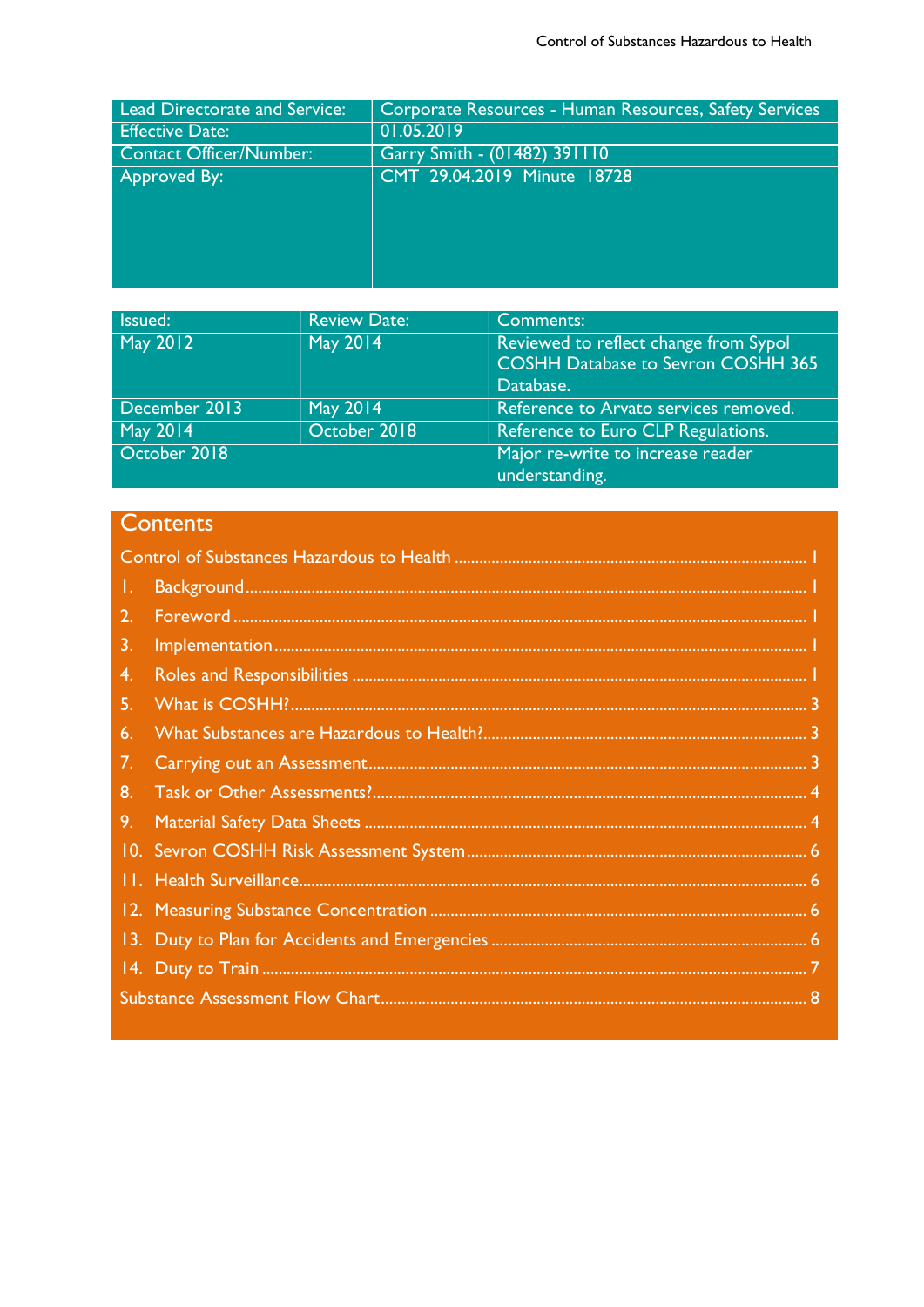# Control of Substances Hazardous to Health

# 1. Background

Working with, or being exposed to, hazardous substances at work can put people's health at risk. This safety guidance document on the Control of Substances Hazardous to Health (COSHH) Regulations 2002 provides managers with appropriate information to ensure that the hazards are assessed and suitable control mechanisms put into place to prevent harm.

# 2. Foreword

In accordance with the Council's Corporate Health and Safety Policy, the Council is committed to pursuing continual improvements in Health and Safety. This safety guidance document supports this commitment and forms part of the Council's Health and Safety Management System.

# 3. Implementation

Directorates are responsible for the implementation of this safety guidance document and communication of its content, as appropriate.

This safety guidance document is available on the Safety Services Intranet Page and, where employees do not have access to the Council's intranet, via their Line Manager/Headteacher.

The Council relies on the co-operation of all employees and trades unions for the successful implementation of this safety guidance document.

A review of this safety guidance document will be undertaken three years after its implementation and where significant

changes in legislation or working practices deem this appropriate.

# 4. Roles and Responsibilities

#### Directors and Heads of Service

Directors and Heads of Services are ultimately responsible and accountable to the Chief Executive for ensuring this safety guidance document is issued to their management team.

#### Managers and Headteachers

Managers and Headteachers are responsible for achieving the objectives of this safety guidance document where relevant to their area of service delivery and are responsible for ensuring that:

- the information contained within this safety guidance document is implemented and complied with;
- competent persons will be appointed to carry out COSHH risk assessments of the exposure to substances hazardous to health and advise on their control;
- such assessments should form part of an overall assessment of the task(s) within which the hazardous substances are used, encountered or generated as a byproduct of the operation and the appropriate control measures embedded within the safe system of work;
- all operations which involve, or may involve, exposure to substances hazardous to health will be assessed and appropriate control measures will be taken if elimination or substitution of the substance is not possible;
- engineering controls (eg local exhaust ventilation, general ventilation, water suppression systems on cut off saws)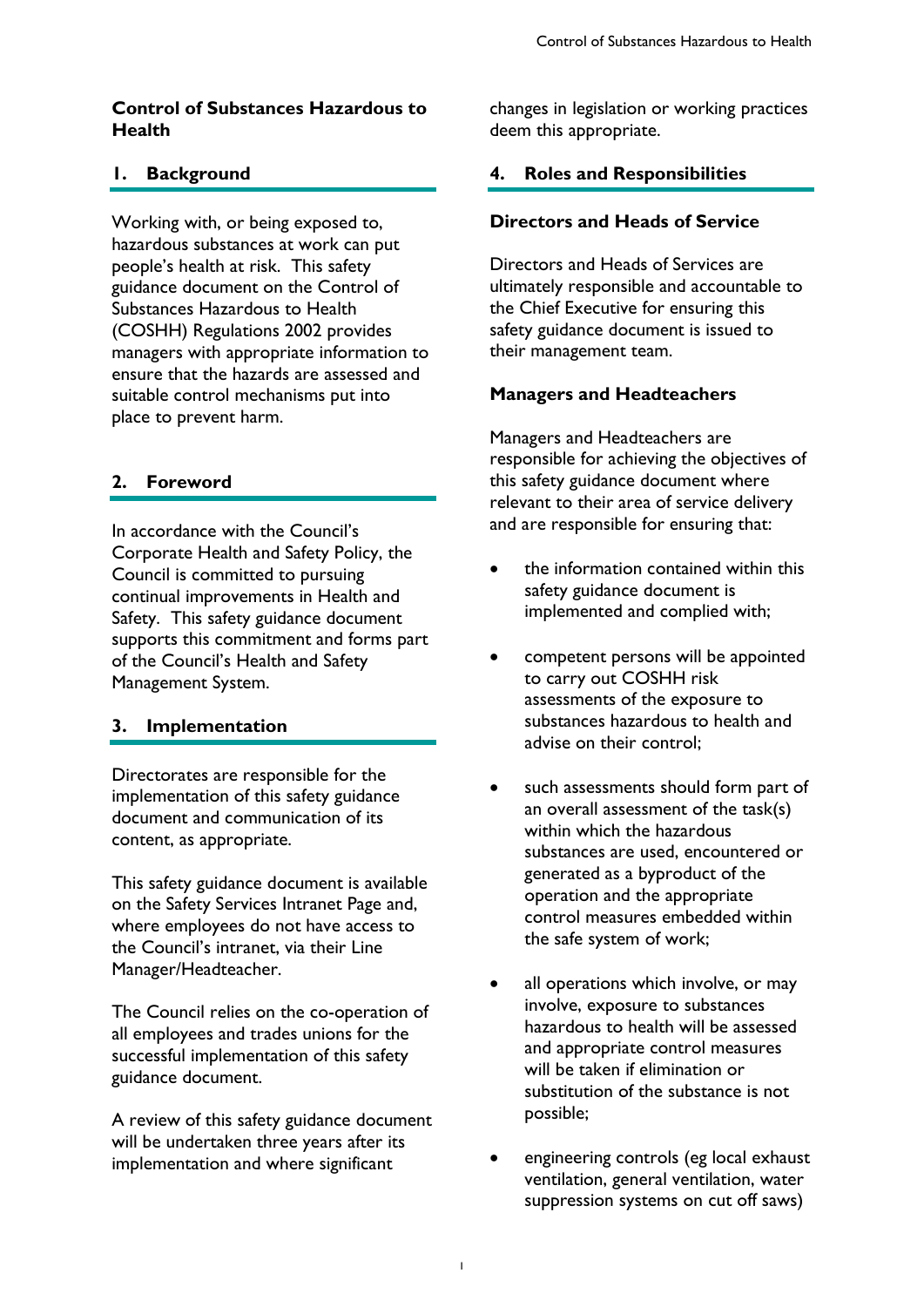will be properly maintained and monitored by planned preventive maintenance and, if necessary, by annual performance monitoring to ensure continued effectiveness;

- all employees and others who may work in the affected areas will be informed of the purpose and safe operation of all engineering controls;
- the type and use of personal protective equipment (PPE) will be carefully assessed and maintained according to manufacturers' instructions;
- each assessment will be reviewed periodically or whenever there are any significant changes;
- health surveillance is carried out where indicated to be necessary by the assessment and records kept for a minimum of 40 years;
- relevant information, instruction and training is provided to staff to enable them to undertake their job safely and without risk;
- adequate PPE is provided and staff are suitably trained in its use, testing, maintenance and storage arrangements.

# Employees

Employees must ensure they carry out assigned tasks and duties in accordance with information, instruction, training and agreed safe systems of work. Specifically they must ensure that they:

- comply with this safety guidance document;
- participate in the completion and review of risk assessments;
- co-operate to enable their Manager/Headteacher to formulate and implement effective management systems;
- co-operate to enable their Manager/Headteacher to comply with the Control of Substances Hazardous to Health Regulations;
- make proper use of control measures, including PPE;
- clean, disinfect, maintain and store personal PPE in accordance with the manufacturer's instructions or training;
- return equipment, PPE and substances after use to their appropriate storage places;
- report any defects found in the equipment;
- attend required health surveillance appointments at the arranged time and give any information about their health as may be reasonable;
- report any accident or incident which could have resulted in the release of a biological agent $^{\rm l}$  into the workplace and which could cause severe human disease;
- take care of their own health and safety and that of others are not put at risk by their actions.

# Safety Services

The primary function of Safety Services is to support the Council and its employees by providing professional, authoritative, impartial advice on all aspects of health, safety and wellbeing. Where Managers/Headteachers require further assistance, Safety Services will advise on

-

<sup>&</sup>lt;sup>1</sup> See Section 5 on page three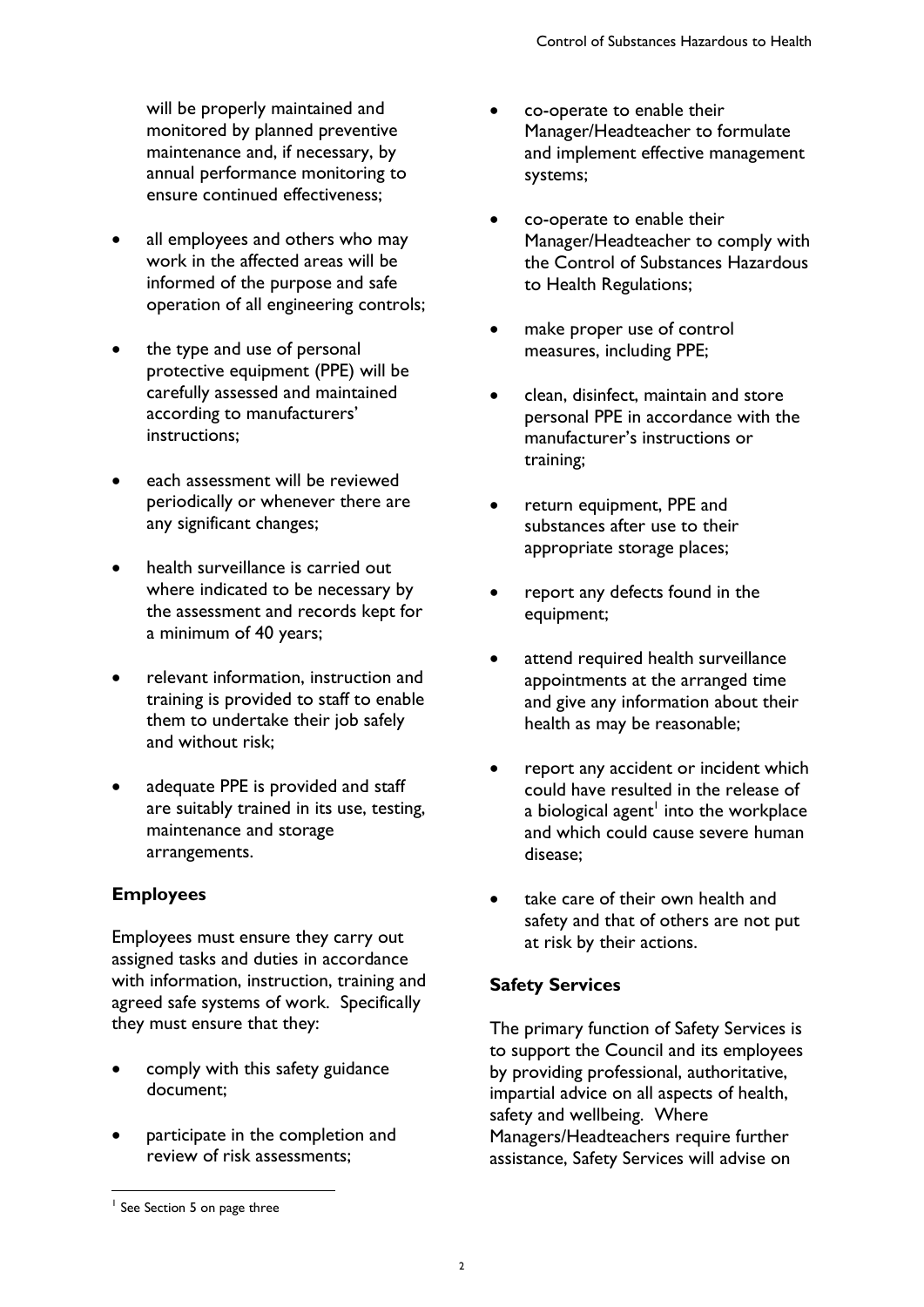achieving compliance with this safety guidance document.

# 5. What is COSHH?

COSHH is the law that requires employers to control substances that are hazardous to health.

You can stop harm to employees by preventing or reducing workers exposure to hazardous substances by:

- finding out what health hazards there are in the workplace and during the tasks that are undertaken;
- deciding how to prevent harm by carrying out a risk assessment;
- providing control measures to reduce the harm to health;
- making sure they are used;
- keeping all control measures in good working order;
- providing information, instruction and training for employees and others;
- providing monitoring and health surveillance in appropriate cases;
- planning for emergencies.

# 6. What Substances are Hazardous to Health?

The substances or products (mixtures) that we use or the by-products generated or encountered during any task can cause harm to employees, contractors and other people.

Hazardous substances take many forms and may include:

chemicals such as bleach;

- mixtures containing chemicals, eg cleaning agents;
- vapours or fumes from welding, etc;
- dusts, eg construction dust emitted from cutting masonry and concrete, etc;
- mists generated when liquids are pressurised;
- nanotechnology;
- gases and asphyxiating gases;
- biological agents including animal or human waste products, bacteria or germs that cause diseases such as leptospirosis (Weil's disease) or legionnaire's disease.

COSHH does not include lead, asbestos or radioactive substances. These are subject to specific regulations.

# 7. Carrying out an Assessment

Before you start your assessment you need to identify:

- what you do that involves a hazardous substance;
- how it may cause harm to people;
- how you can reduce the risk of that harm actually occurring;
- any Workplace Exposure Limits (WEL) that may be relevant to the substance or mixture being assessed (WELs will be in section eight of a material safety data sheet (MSDS) or in EH40 Workplace exposure limits published by the Health and Safety Executive).

You should always try to prevent exposure at source by: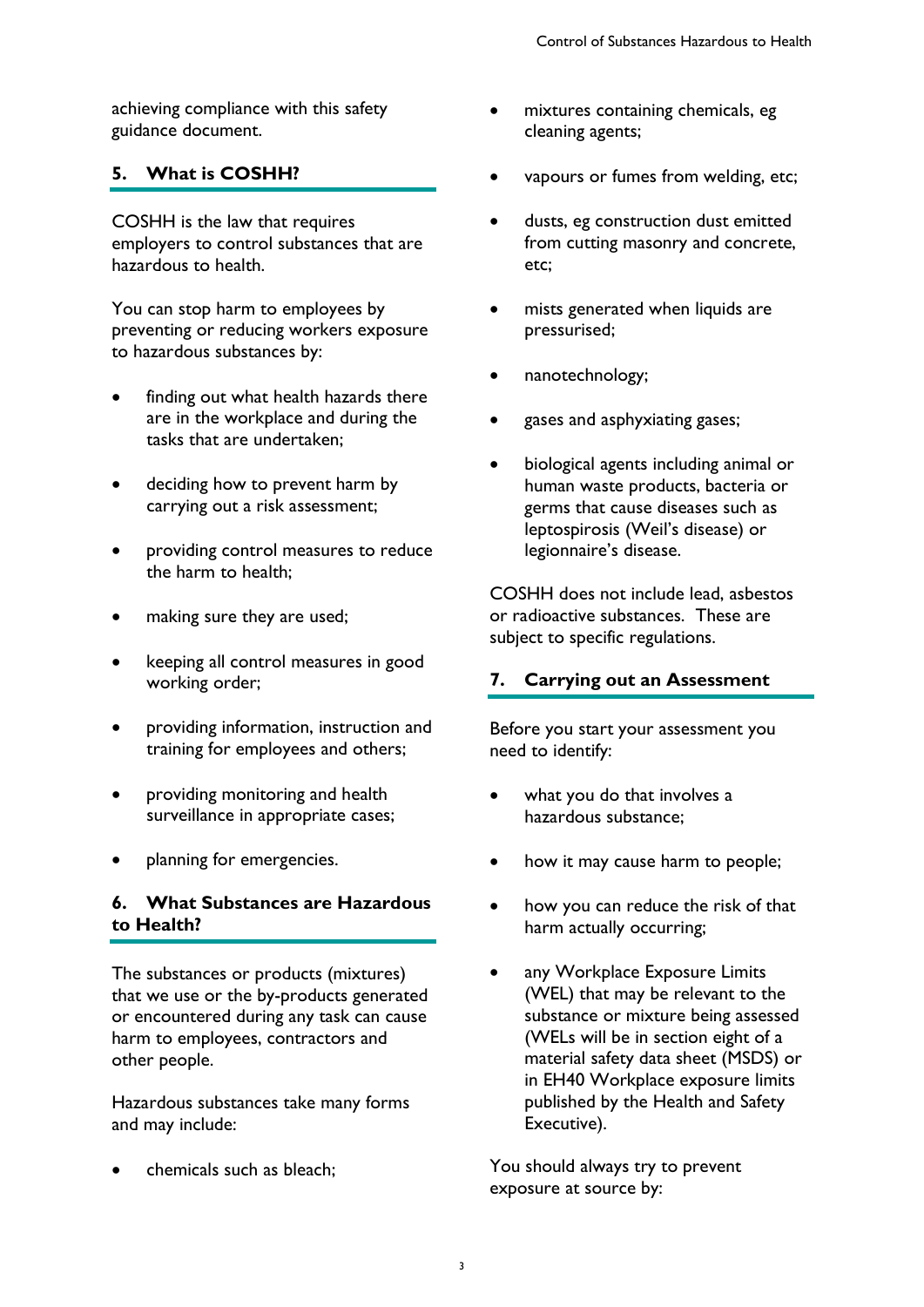Not using the hazardous substance or using a safer process that prevents exposure, for example, by using water based inks or paints rather than solvent based products or applying by brush or roller, not spray equipment.

Substitute something safer, eg swap an irritant cleaning product for something milder, or using a vacuum cleaner rather than sweeping up.

Could you use a safer form of the substance? A solid instead of a liquid to avoid splashes.

If you can't prevent exposure you must control it adequately by applying the principles of good control practice. More information is available from Safety Services Unit.

Control is only adequate when the risk of harm is 'as low as is reasonably practicable'.

This means:

- all control measures are in good working order and in respect of local exhaust ventilation this includes a periodic thorough examination and test (at least every 14 months) and you must keep this record for at least five years;
- exposures are below the Workplace Exposure Limit where one exists;
- exposure to substances that cause cancer, asthma or genetic damage is reduced to as low a level as is possible.

# 8. Task or Other Assessments?

If exposure cannot be prevented then you must carry out and record an assessment. If the exposure is related to a task then the assessment should be based on the task with the aim of ensuring that a single

safe system of work is developed for both substance and task hazards.

Once you have identified all the possible sources of exposure to harmful substances you need to understand the way in which they can harm people.

Information may be readily available on product packaging and MSDSs, etc. Some products may not have a MSDS because they arise as a by-product of a process such as fume from welding or soldering, bio aerosols from composting waste, dusts from construction activities and gases from the decomposition of wood fuel pellets. Further information on these may be available from trade or industry bodies or the HSE.

# 9. Material Safety Data Sheets

MSDSs carry a whole host of information about substances or mixtures. They are set out in a standard format providing the following information:

- Identification of the substance/mixture and company/undertaking.
- Hazards identification including symbols and hazard statements.
- Composition/information on ingredients.
- First aid measures.
- Firefighting measures.
- Accidental release measures.
- Handling and storage.
- Exposure controls/personal protection including any relevant WELs.
- Physical and chemical properties.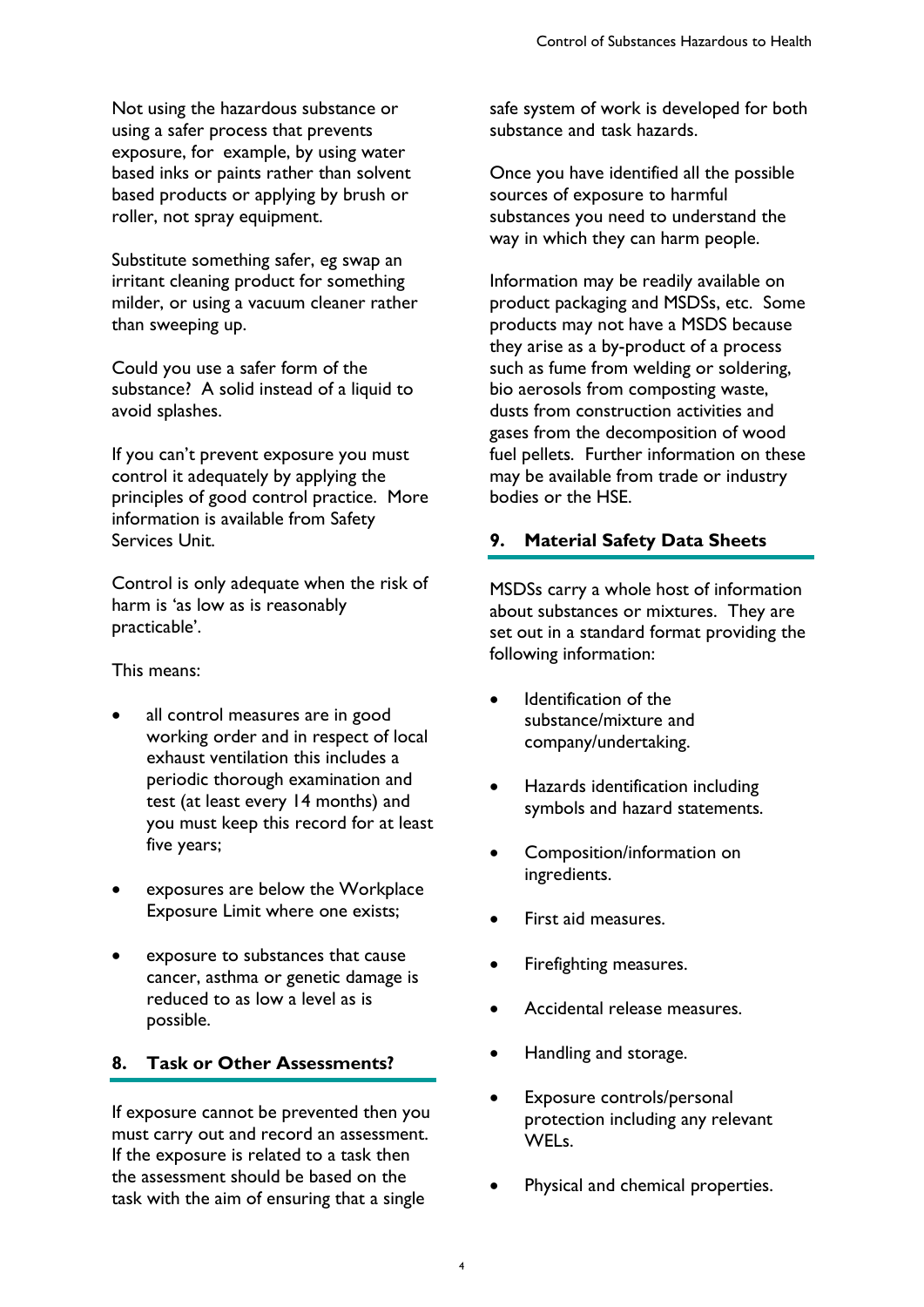- Stability and reactivity.
- Toxicological information.
- Ecological information.
- Disposal considerations.
- Transport information.
- Regulatory information.
- Other information

The MSDS does not provide all of the information about the substance/mixture to enable a risk assessment to be carried out. It is also necessary to know:

- the quantities that are used in the operation;
- how it is used, eg by spray, pouring, brushing, etc;
- where it is used, in the open air, inside, small/large room, well ventilated or not, and
- the control measures that are already in place/in use.

Note: A MSDS is not a risk assessment!

MSDS are available from the supplier of your substances and they may already be available through the MSDS library on the Sevron web hosted electronic assessment system. They should be supplied at the time of the first delivery and an updated version whenever the manufacturer has reviewed it.

COSHH risk assessments should be compiled on the Sevron system, access and training can be arranged through Safety Services Unit.

During this process, the information that has been gathered about the substance and the task will be assessed and the

appropriate control measures developed into a safe system of work.

The control measures must follow the hierarchy of control measures contained within the regulations as follows:

- Elimination.
- Substitution.
- Automation.
- Mechanisation.
- Enclose.
- Guarding/segregation of people.
- Safe system of work.
- Written procedures.
- Adequate supervision.
- Identification of training needs.
- Information/instruction.
- PPE.

Note: Elimination and Substitution should have already been considered in the early part of the risk assessment process. By the time you are beginning to use the Sevron system, you should be assessing substances/mixtures which are either

- the safer alternative, or
- the safest available that will still be effective.

The use of PPE is the last item on the hierarchy of controls and must only be considered when the prior control measures have been implemented or discounted from use.

Whenever it is necessary to use PPE, the correct standard must be quoted on the risk assessment, for example:

Close fitting, disposable, particulate respirators to protect the wearer from dusts and mists come in three different protection factors numbered P1 (lowest) to P3 (highest). It is important that the correct protection factor is detailed in the assessment or the wearer may not be protected properly.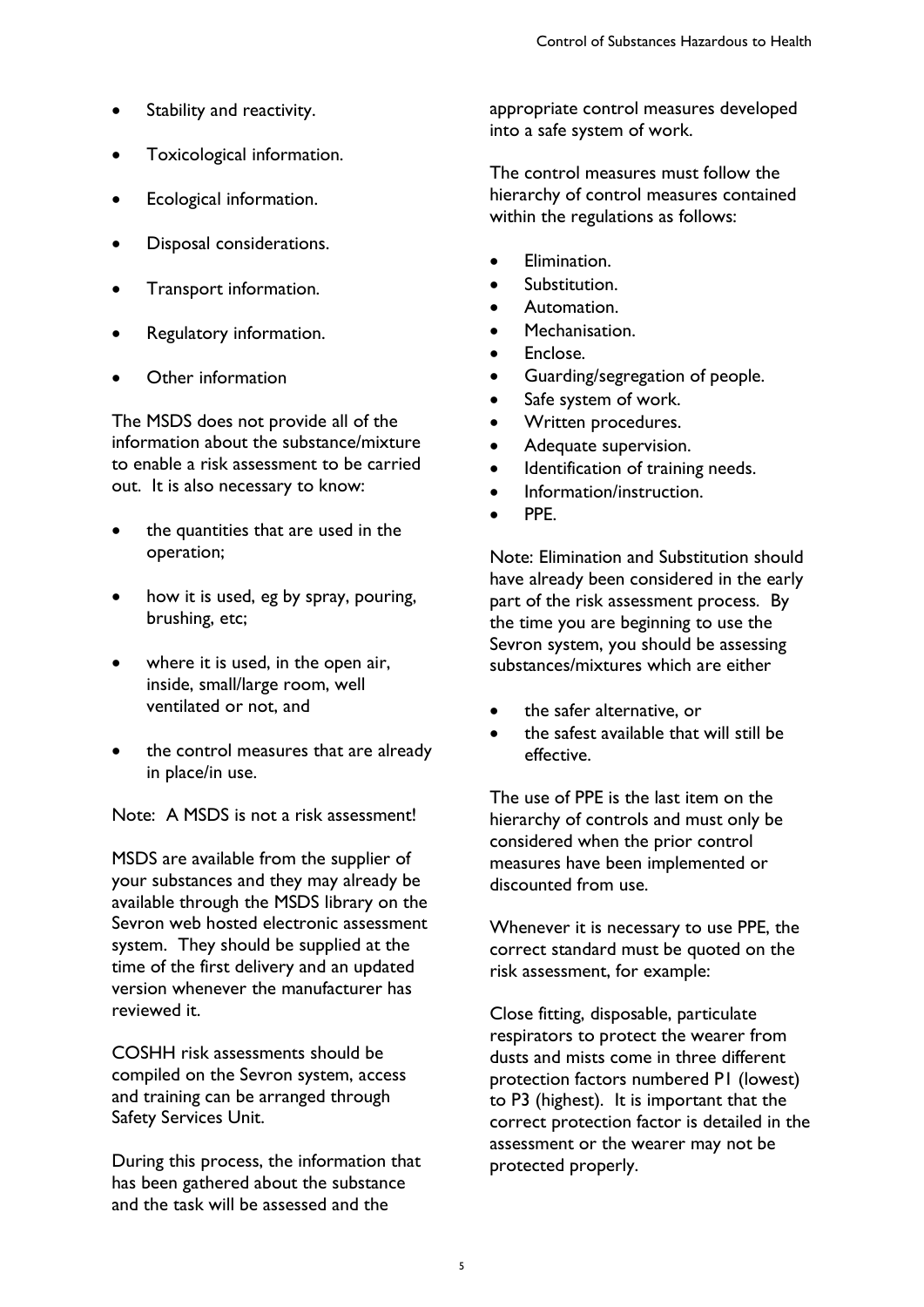In addition, to achieve the required level of protection in respect of close fitting respiratory protection equipment, wearers must be clean shaven (within the previous 24 hours) and have undergone and passed a Face Fit Test specific to the model of respirator supplied (air fed respirators would an alternative for those that are not clean shaven and therefore able to achieve a close fit).

# 10. Sevron COSHH Risk Assessment System

This system is web hosted and provides a library of MSDSs which can be used to carry out a risk assessment. It will, in most instances, auto-populate the risk assessment with the necessary information direct from the MSDS. The user then has to ensure that these are correct, amending where necessary. The appropriate control measures are then introduced and a safe system of work developed for the whole task taking account of all significant risks associated with it.

The system has a variety of different permissions and includes a restriction on those allowed to 'publish' the assessments.

Service areas need to ensure that they have sufficient individuals with the knowledge and experience of their hazardous substance inventory to enable them to compile risk assessments on the system. Additional users can be arranged by an email request to safety.services@eastriding.gov.uk. This will involve some one-to-one tuition before the request is granted.

# 11. Health Surveillance

If identified by the risk assessment, managers should arrange health surveillance for their employees. It may be necessary to seek the advice from the Occupational Health Unit and/or Safety Services Unit at an early stage.

Health surveillance should be carried out if an employee is exposed to a substance listed in Schedule 6 of the Control of Substances Hazardous to Health Regulations 2002 (COSHH) or if:

- an employee is exposed to a substance linked to a particular disease or adverse health effect;
- there is a reasonable likelihood, under the conditions of work, of the disease or effect occurring;
- it is possible to detect the effect.

Health surveillance might involve examination by a doctor, occupational health advisor or trained supervisor, depending on the techniques to be used.

#### 12. Measuring Substance **Concentration**

The concentration of hazardous substances in the air breathed in by workers must be measured/monitored if:

- workplace exposure limits might be exceeded;
- failure or deterioration of the control measures could lead to serious risks to health;
- the control measures may not operate correctly.

Record of any exposure monitoring must be kept for at least five years. Any monitoring relevant to an individual must be kept with their health record and retained for at least 40 years.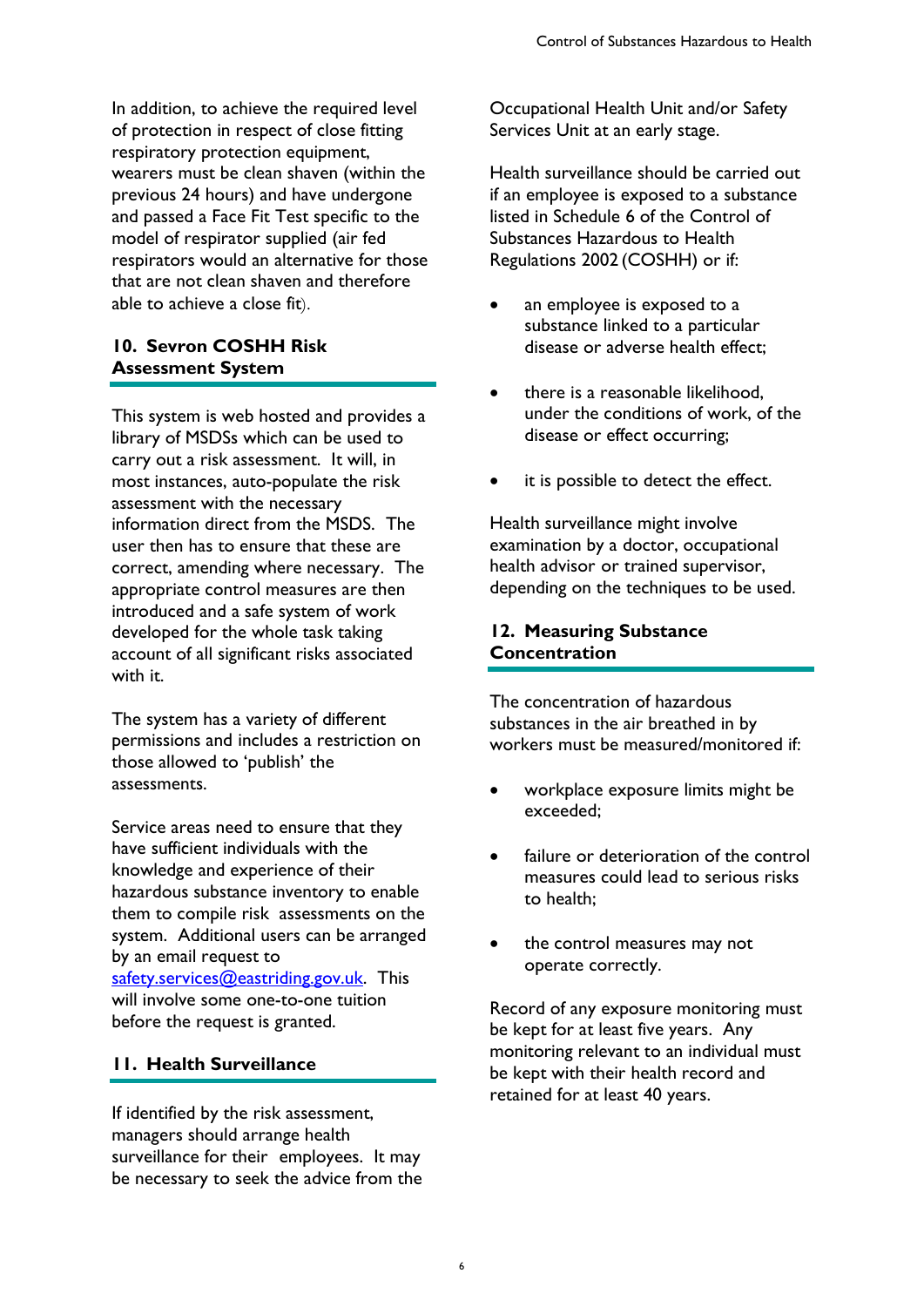# 13. Duty to Plan for Accidents and **Emergencies**

If there is a possibility of a work activity causing an accident, incident or emergency which causes exposure to a substance hazardous to health likely to be in excess of the normal exposure the employer must prepare plans and procedures. The procedures should include provision of:

- appropriate first aid facilities;
- relevant fire drills;
- spillage containment and clean-up procedures;
- information on emergency arrangements, including details of:
	- o relevant work hazards,
	- o hazard identification arrangements,
	- o any specific hazards likely to occur when an accident, incident or emergency occurs;
	- o suitable warning systems.

The employer must ensure that when an accident, incident or emergency occurs, steps are taken to:

- minimise the harmful effects to people and the environment;
- restore the situation to normal;
- inform affected employees.

This will not be necessary if the amounts of hazardous substances present at the workplace are only likely to cause a slight risk.

# 14. Duty to Train

Employers must provide employees with suitable and sufficient information, instruction, training and supervision. This should include:

 details of the substances hazardous to health that they are likely to be exposed to, including:

- o the names of the substances,
- o the risks they present to health,
- o any relevant workplace exposure limit,
- o access to relevant MSDS;
- o the significant findings of the risk assessment;
- o the actions and precautions necessary to safeguard against exposure;
- o if used, the PPE necessary to protect the wearer, and
- o how to clean and disinfect it,
- o how to maintain it,
- o how to report defects with it,
- o how and when to get a replacement and the manner in which it must be stored;
- o the results of any monitoring of exposure;
- o the collective results of any health surveillance. These should be in a form that does not allow results to be attributed to a specific individual.

Control measures will not be effective unless employees are trained to use them correctly.